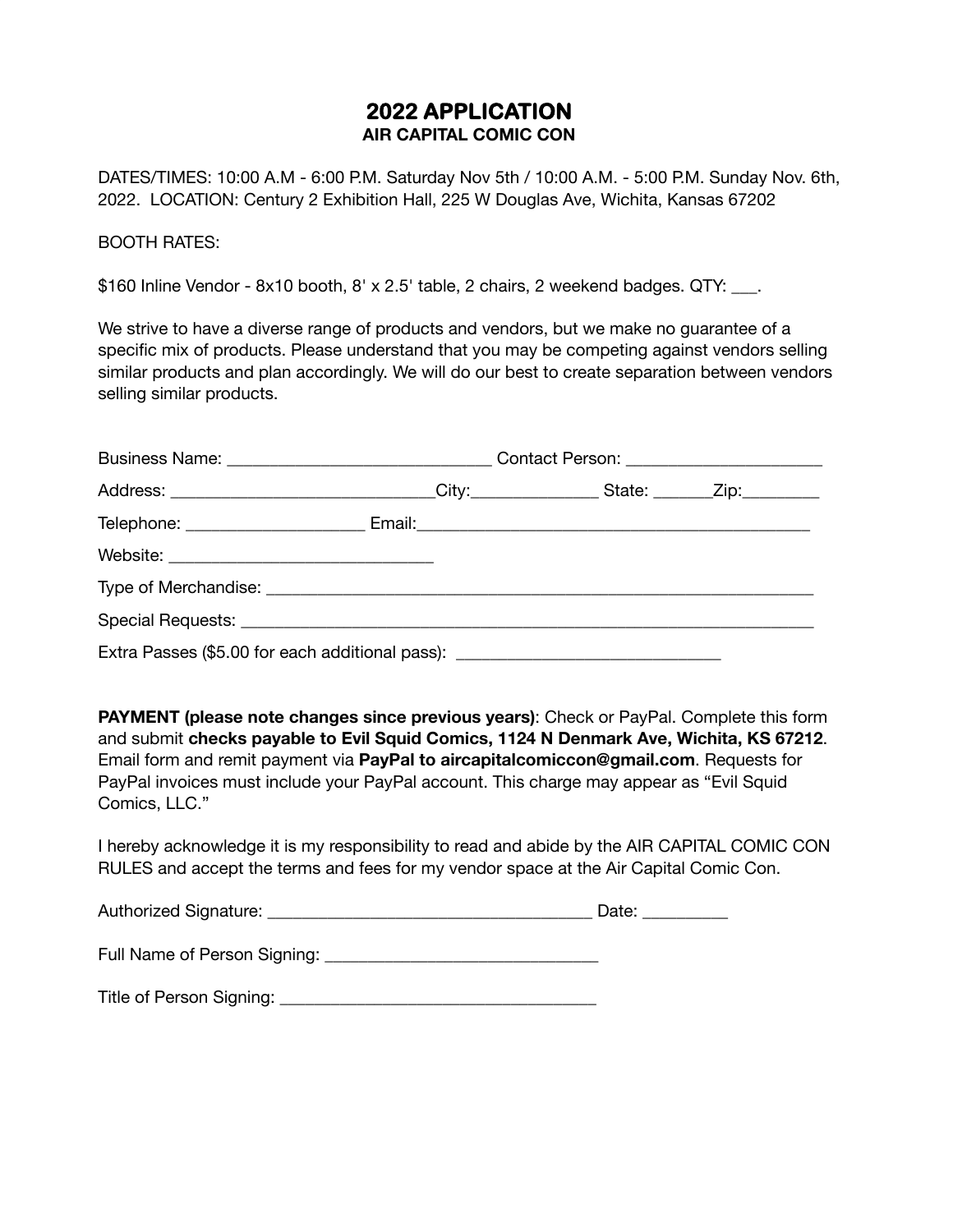## 2022 EXHIBITOR INFORMATION RULES AND POLICIES

Air Capital Comic Con is presented by Evil Squid Comics,1124 N Denmark Ave, Wichita, KS 67212 | 316-200-3055| aircapitalcomiccon@gmail.com | www.aircapcomiccon.com Detailed information regarding guests and events can be found on the website which is updated frequently as plans change and are finalized. For more information call or email us.

Air Capital Comic Con will be held in the Exhibition Hall of the Century 2 Convention Center in downtown Wichita, 225 W. Douglas Ave, Wichita, KS 67202.

Exhibitor parking is available at various locations around the convention center. There is both paid and free parking available. Please be sure to park legally to avoid fines. There will be a parking map provided on the website.

Public Hours: Saturday, Nov. 5, 2022 10:00 am – 6:00 pm Sunday, November 6, 2022 10:00 am – 5:00 pm

Set-Up Hours: Friday, Nov 4, 3:00-7:00 PM and Saturday, Nov 5, 2022 7:00 am – 9:30 am

Tear-Down Hours: Sunday, November 6, 2022 5:00 pm – 8:00 pm

On Friday and Saturday, the Exhibition Hall and Century 2 Building will be secured overnight.

Upon arrival, check-in with event staff to obtain your exhibitor badges. No one will be allowed into the buildings during set-up and tear-down without an exhibitor / staff / or security badge. Additional badges may be purchased through Air Capital Comic Con Staff prior to the event or at the HeadQuarters during the event. Please do not use Exhibitor badges to allow additional guests to enter the event, We at ACCC try to keep the ticket prices low so that guests will have money to spend on vendor booths when they attend.

An exhibitor's application does not guarantee them entrance to participate in this event. An exhibitor's participation and placement within the event is at the discretion of the Air Capital Comic Con promoter.

Booth placement will be made based upon the fees received and the type of exhibitor. Special needs and/or requests must be communicated to Air Capital Comic Con staff and will be evaluated on a first come-first serve basis. Exhibitors may not assign their booth to a third party. Every request will be considered but understand it is not possible to accommodate all.

The wireless internet service is provided by the Century 2 Convention Center. The system operates much like a WiFi Hotspot, for a fee. You will need to connect to their wireless network. select the time package needed, pay with a credit/debit card, and then you will be permitted to use their internet service.

Electricity is available for a fee through power drops to each row of booths. Exhibitors are responsible for providing their own electrical cords to access power. There is a separate utilities order form provided to sign up for electricity and should be ordered two weeks prior to the event in order to avoid incurring additional fees.